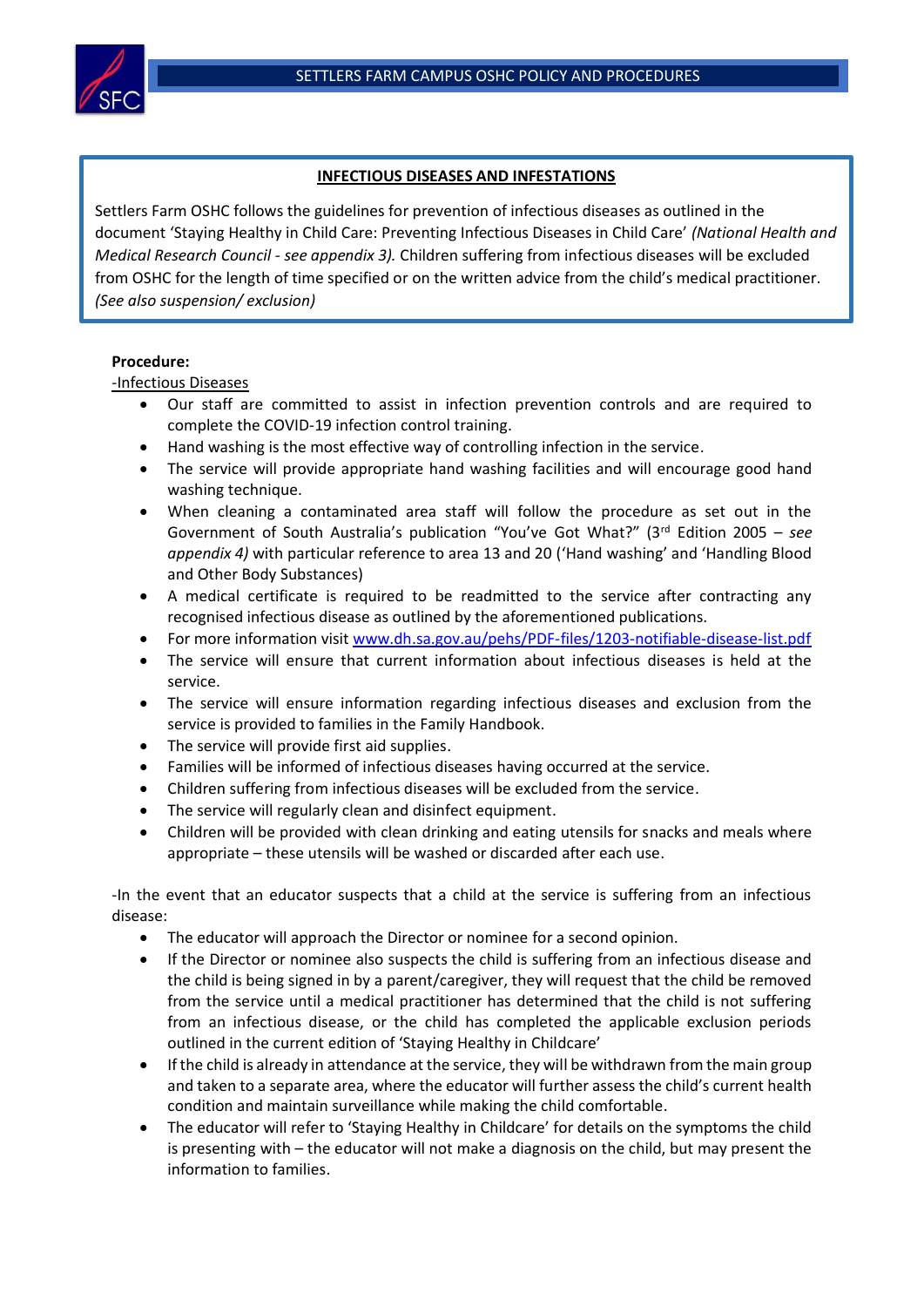

• An educator will contact the family, and if unsuccessful will attempt the emergency contacts and advise them of the child's condition and request that arrangements be made to collect the child – in the event where a child does not have to be collected immediately, precautions as described in 'Staying Healthy in Childcare' will be implemented.

-In the event that a child with an infectious disease has been in attendance at the service the Director will:

- Ensure that the families of children in attendance that day, or any other previous day the child was in attendance and may have been infected, are notified as soon as possible. The method of advising families will be determined by the Director in consultation with the Health department, where appropriate.
- Ensure confidentiality is maintained and only the name and nature of the infectious disease will be disclosed.
- Ensure information regarding the infectious disease is made available to families.
- Ensure that documentation regarding the infectious disease and the actions taken by the service comply with Regulations.

## -Infestations

- In the event that a child is suspected of being infested with head lice, parents will be notified by at least the end of the day and provided with information about treatment options.
- The parents/caregiver need to be informed their child will only be readmitted to care after approved and appropriate treatment has been administered.
- Other families will be informed when there is an infestation of head lice at the service.
- Educators will take measures to reduce children's heads coming into close contact during an outbreak of head lice.

## General Hygiene

- Benches and tables will be cleaned after each activity and all surfaces cleaned thoroughly, daily. Areas contaminated with body fluids will be disinfected.
- The service will ensure that toilets and hand-washing facilities are easily accessible to children.
- Children will be encouraged to flush toilets after use, and wash and dry their hands.
- The service will ensure that females have access to hygienic facilities for the appropriate disposal of sanitary pads and tampons.
- Toys, dress-up clothes and other materials and equipment such as cushion covers will be washed regularly. The criteria for selecting new toys, equipment, games, furnishings and other materials will include ease of cleaning.
- Staff will encourage children to put leftover food and soiled food in the bin.
- Bins will be emptied daily.
- Food will be prepared, kept and served hygienically.
- Children will be encouraged to follow good hygiene and dental care practices. Staff will discuss these subjects with groups and individual children as needed.
- Any animal kept at the OSHC service will be maintained in a clean and healthy condition in line with 'The Code of Practice for the Use and Care of Animals in Schools'*(see appendix 5)*, the service will also comply with the Prevention of Cruelty to Animals Act 1985*.*